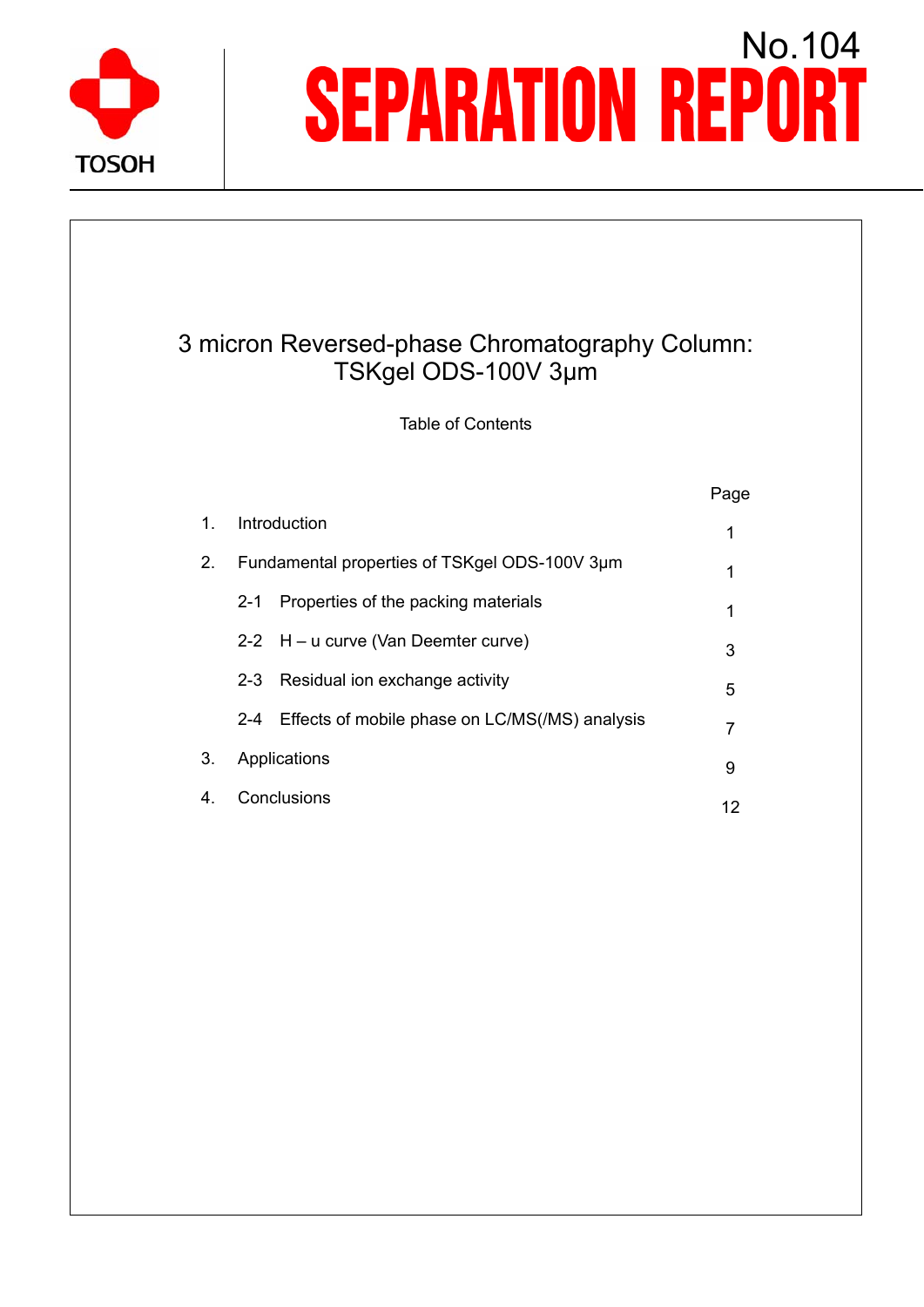### **1. Introduction**

Reversed-phase chromatography (RPC) is the most frequently employed separation mode in high-performance liquid chromatography, because it can be used for many different types of sample and has superior operability and separation performance. Reversed-phase octadecyl (C18)-bonded silica gel is widely used as a packing material for examination of low-molecular-weight compounds such as pharmaceuticals.

Tosoh has introduced the TSKgel ODS-100V 3µm column, containing packing material with a smaller particle size than that of the previous model, TSKgel ODS-100V 5µm (see Separation Report No. 102). To ensure that the new column maintains the separation properties of TSKgel ODS-100V 5µm, it contains monolayer octadecyl-bonded (C18) silica gel with a particle size of 3µm. TSKgel ODS-100V 3µm shares many of the same features as TSKgel ODS-100V 5µm, such as superior end-capping efficiency of residual silanol groups, favorable peak shapes for basic and acidic compounds, and the possibility of using mobile phases free from organic solvents. This article discusses the fundamental properties of TSKgel ODS-100V 3µm and presents some of applications.

# **2. Fundamental properties of TSKgel ODS-100V 3µm**

# **2-1. Properties of the packing materials**

**Table 1** compares the fundamental characteristics of TSKgel ODS-100V 3µm, TSKgel ODS-100V 5µm and TSKgel ODS-100Z 5µm. Apart from particle size, the base silica gels of TSKgel ODS-100V 3µm and TSKgel

ODS-100V 5µm have the same fundamental properties. Also, TSKgel ODS-100V 3µm and TSKgel ODS-100V 5µm share the same surface modification (functional group bonding and residual silanol group end-capping), and, as shown in **Table 2**, most of the HPLC values are comparable. Furthermore, the carbon content of TSKgel ODS-100V 3µm has been adjusted to achieve a retention comparable to that of TSKgel ODS-100V 5µm. Therefore, the separation properties of the both ncolumns are comparable.

**Figure 1** shows chromatograms of test mixture which contains the same component as NIST SRM870, obtained using TSKgel ODS-100V 3µm and TSKgel ODS-100V 5µm. The retention of each peak and the asymmetry factors for amitriptyline (a basic compound) and quinizarine (a mtal chelating compound) are nearly the same as each other.

**Figure 2** shows the relationship between the hydrophobicity of common low-molecular-weight compounds (hydrophobicity parameter: log P) and retention (retention factor: log k') using TSKgel ODS-100V 3µm and TSKgel ODS-100Z (3µm prototype). Compared to TSKgel ODS-100Z 3µm, with high carbon content (20%) and low packing material surface polarity, the retention of compounds with low log P values (hydrophilic compounds) was higher for TSKgel ODS-100V 3µm (oval region in the lower left corner). Thus, due to the higher surface polarity of the packing material, hydrophilic compounds are retained more strongly by TSKgel ODS-100V 3µm when compared to TSKgel ODS-100Z 3µm.

| Column              | Particle<br>size<br>um) | Pore size<br>(Å) | Specific<br>surface<br>area<br>$(m^2/g)$ | Pore<br>volume<br>(mL/g) | Functional<br>group | Carbon<br>content<br>(%) | Phase<br>structure |
|---------------------|-------------------------|------------------|------------------------------------------|--------------------------|---------------------|--------------------------|--------------------|
| TSKgel ODS-100V 3µm | ∘                       | 100              | 450                                      | 1.10                     | C <sub>18</sub>     | 15                       | Monolayer          |

TSKgel ODS-100V 5μm 5 100 450 1.10 C18 15 Monolayer

TSKgel ODS-100Z 5μm 5 100 450 1.10 C18 20 Monolayer

#### **Table 1. Fundamental properties of TSKgel ODS-100V and ODS-100Z**

\*) Measured by quantitative elemental analysis

 $A = 1 \times 10 - 1$ nm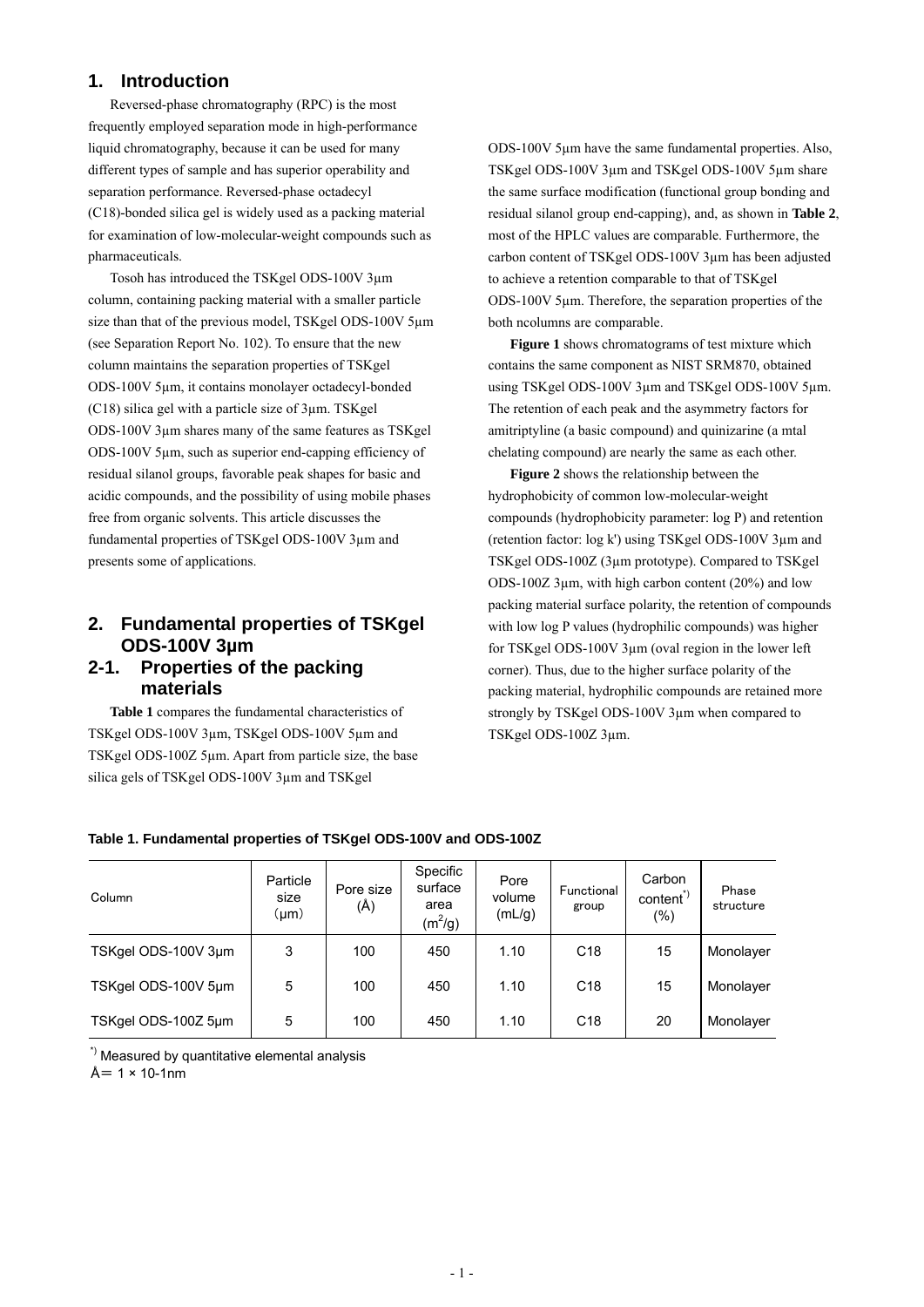

Toluene, Ethyl benzene, Xylen

#### **Table 2. HPLC properties of TSKgel ODS-100V and ODS-100Z**

|                           | Retention<br>coefficient | Stereoselecti<br>vitv | Hydrogen<br>binding | Hydrophobici<br>ty | Surface<br>polarity |           |                       | Ionization |                       |           |                         | Coordinate linkage | Retention<br>reduction |
|---------------------------|--------------------------|-----------------------|---------------------|--------------------|---------------------|-----------|-----------------------|------------|-----------------------|-----------|-------------------------|--------------------|------------------------|
| Column                    |                          |                       |                     |                    |                     |           | Basic                 |            |                       | Acidic    |                         |                    |                        |
|                           | v                        | $\alpha$              | α                   | α                  | $\alpha$            | As'f(Des) | $\alpha$ (k'Ami/k'EB) | As'f(Ami)  | $\alpha$ (k'For/k'Ac) | As'f(For) | $\alpha$ (k'Quini/k'EB) | As'f(Quini)        | (RT2Adn/RT<br>1Adn)    |
| TSKgel ODS-100V $3 \mu$ m | 1.78                     | 1.24                  | 0.47                | .64                | 0.54                | .62       | 2.60                  | 1.08       | 0.48                  | 1.29      | .98                     | 1.02               | 97.8                   |
| TSKgel ODS-100V $5 \mu$ m | .80                      | 1.25                  | 0.45                | .64                | 0.53                | .59       | 2.60                  | 1.21       | 0.48                  | 1.32      | .98                     | 1.16               | 99.0                   |
| TSKgel ODS-100Z $5 \mu$ m | 2.42                     | 1.31                  | 0.40                | 1.72               | 0.43                | .62       | 2.38                  | 1.07       | 0.44                  | 1.41      | .77                     | 1.20               | -                      |

1.Retention coefficient: k'(Naphthalene) 6.Ionization

2.Stereoselectivity: α=k'(Triphenylene)/k'(o-Terphenyl) 1) As'f(Des)=As'f(Desipramine) (pH 7.0)

4.Hydrophobicity: α= k'(Toluene)/k'(Benzene) 3) As'f(Ami)=As'f(Amitriptyline)

5.Surface polarity: α= k'(Methyl benzoate)/k'(toluene) 4) α(k'For/k'Ac):α=k'(Formic acid)/k'(Acetic acid)

3.Hydrogen binding: α= k'(Caffeine)/k'(Phenol) 2) α(k'Ami/k'EB):α=k'(Amitriptyline)/k'(Ethyl Benzene)

- 
- 5) As'f(For)=As'f(Formic acid)

7.Coordinate linkage

1) α(k'Quini/k'EB):α=k'(Qunizarine)/k'(Ethyl Benzene)

2) As'f(Quini)=As'f (Qunizarine)

8.Retention: (%)

RT1Adn: Initial elution time for adenine

RT2Adn: Elution time for adenine at 30 minutes after injection

\*As: asymmetry coefficient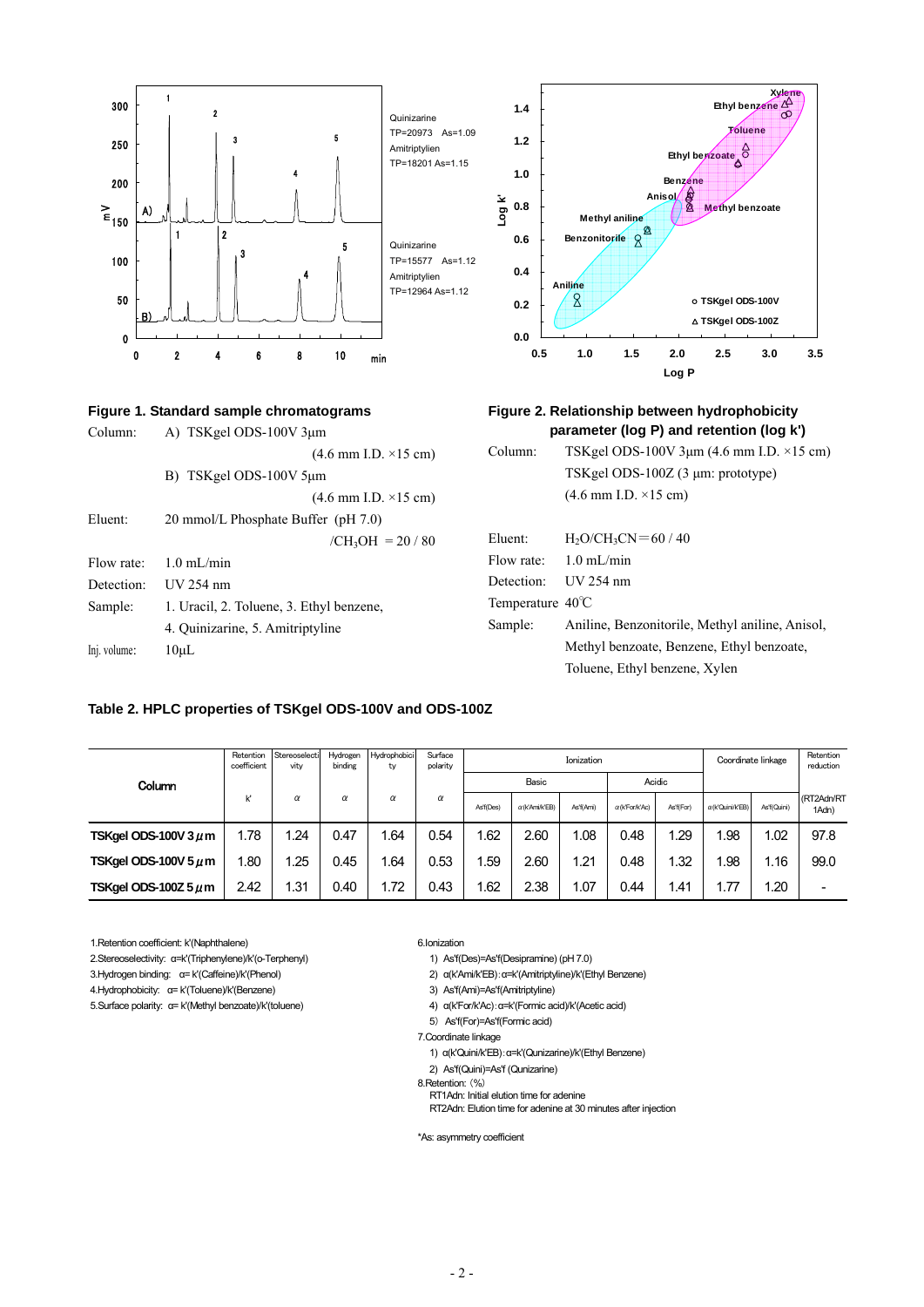#### **2-2. H – u curve (Van Deemter curve)**

**Figure 3** shows the relationship between height equivalent to a theoretical plate (HETP) and linear velocity for TSKgel ODS-100V 3µm and TSKgel ODS-100V 5µm. Because the particle size of the former is smaller than that of the latter, its HETP is smaller (higher column efficiency). Also, for TSKgel ODS-100V 5µm, the smallest HETP and high column efficiency are obtained at a linear velocity of 4 - 6 cm/min, but with TSKgel ODS-100V 3µm, which has a smaller particle size, column efficiency is the highest at a greater linear velocity of  $\geq 6$  cm/min. Furthermore, for TSKgel ODS-100V 5µm, a greater linear velocity ( $\geq 6$ ) cm/min) leads to lower column efficiency, while for TSKgel ODS-100V 3µm, column efficiency does not decrease much at high linear velocity, and high column efficiency is maintained over a wide range of velocities (6 - 10 cm/min; about 1.0 - 1.7 mL/min for a column with an internal diameter of 4.6 mm). Therefore, compared to TSKgel ODS-100V 5µm, chromatography can be performed with higher resolution and higher velocity.

Various organic solvents can be used as RPC mobile phases, but the range of optimal linear velocity varies for different solvents. **Figure 4** shows an H - u curve obtained using a 2.0-mm I.D. column with either methanol or acetonitrile as a mobile phase. Since acetonitrile is less viscous, maximum column efficiency occurs at a higher linear velocity, and high column efficiency is maintained over a greater range of linear velocity. **Figure 5** compares chromatograms obtained using methanol and acetonitrile at flow rates yielding favorable column efficiency (0.20 and 0.50 mL/min, respectively). This figure shows that using acetonitrile, RPC can be performed in about 2/5 of the time taken for methanol without compromising column efficiency. In addition, **Fig. 6** shows the durability of TSKgel ODS-100V 3µm column using acetonitrile at a flow rate of 0.50 mL/min. After 1,000 hours, the theoretical plate number had not decreased, and favorable column performance (theoretical plate number and asymmetry factor) was obtained. In this manner, without compromising column efficiency, RPC can be performed in a short time by using a low-viscosity solution as a mobile phase and increasing flow rate.



**Figure 3. Effects of linear velocity on height equivalent to a theoretical plate (HETP)** 

| Column:      | TSKgel ODS-100V $3\mu$ m (4.6 mmI.D. $\times$ 15 cm)  |
|--------------|-------------------------------------------------------|
|              | TSKgel ODS-100V 5 $\mu$ m (4.6 mmI.D. $\times$ 15 cm) |
| Eluent:      | $H_2O/CH_3OH = 30/70$                                 |
| Detection:   | <b>UV 254 nm</b>                                      |
| Temperature: | 40 °C                                                 |
| Sample:      | Naphthalene                                           |
|              | Inj. volume: $10\mu L$                                |





| Column:                     | TSKgel ODS-100V $3\mu$ m (2.0 mmI.D. $\times$ 15 cm) |
|-----------------------------|------------------------------------------------------|
| Eluent:                     | $H_2O/CH_3OH = 30/70$                                |
|                             | $H_2O/CH_3CN = 40/60$                                |
| Detection:                  | UV 254 nm                                            |
| Temperature: $25^{\circ}$ C |                                                      |
| Sample:                     | Naphthalene                                          |
|                             | Inj. volume: $2\mu L$                                |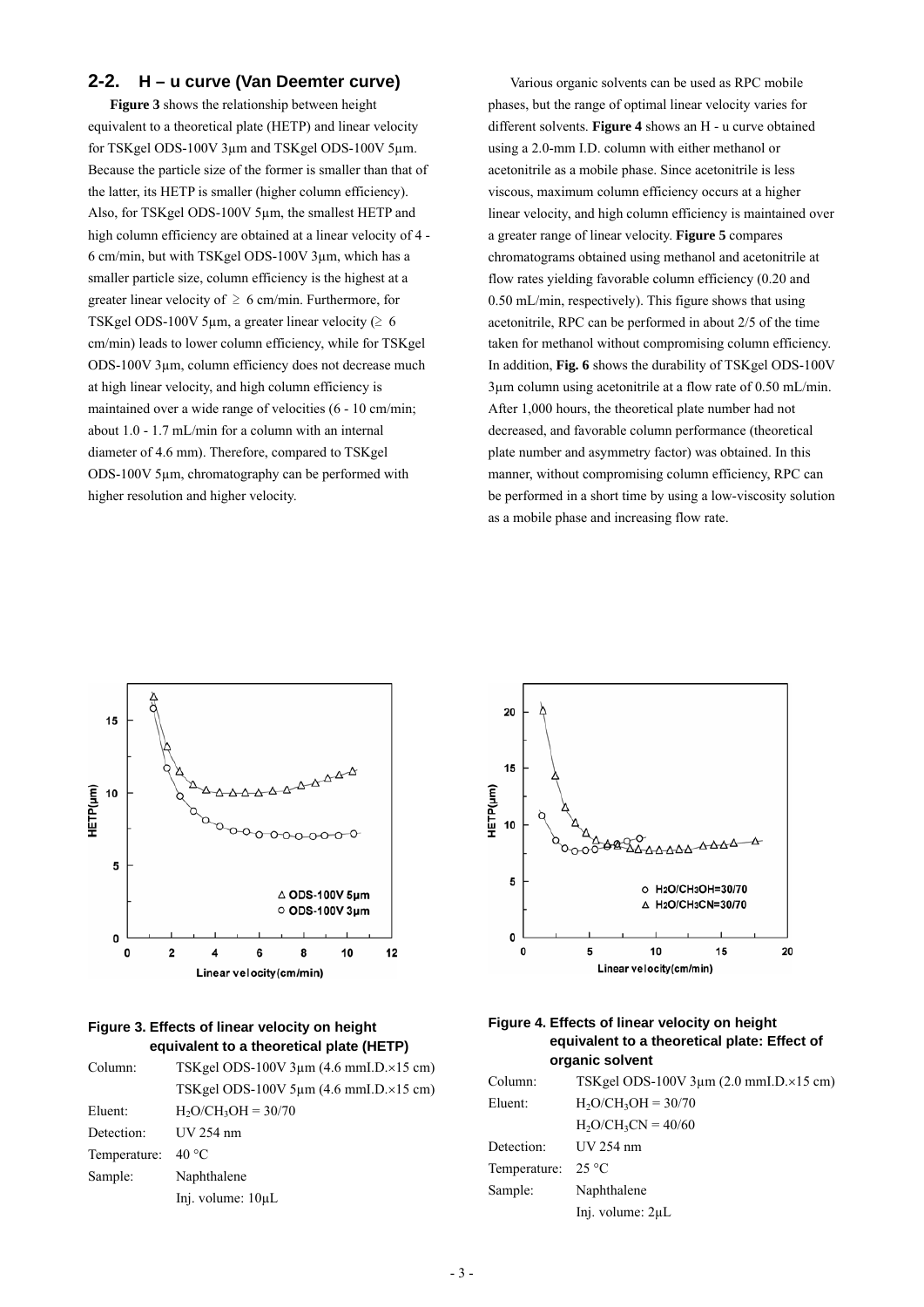



# **Figure 5. Comparison of chromatograms for standard chemicals**

| Column:      | TSKgel ODS-100V $3\mu$ m (2.0 mmI.D. $\times$ 15 cm) |
|--------------|------------------------------------------------------|
| Eluent:      | A) $H_2O/CH_3CN = 40/60$                             |
|              | B) $H_2O/CH_3OH = 30/70$                             |
| Flow rate:   | $A)$ 0.50 mL/min                                     |
|              | $B)$ 0.20 mL/min                                     |
| Detection:   | UV 254 nm                                            |
| Temperature: | $25^{\circ}$ C                                       |
| Sample:      | 1. Uracil                                            |
|              | 2. Caffeine                                          |
|              | 3. Phenol                                            |
|              | 4. Methyl benzoate                                   |
|              | 5. Benzene                                           |
|              | 6. Toluene                                           |

Inj. volume: 2µL

#### **Figure 6. Durability under long term flushing with eluent**

| Column:      | TSKgel ODS-100V $3\mu$ m (2.0 mmI.D. $\times$ 15 cm) |
|--------------|------------------------------------------------------|
| Eluent:      | $H_2O/CH_3CN = 40/60$                                |
| Flow rate:   | $0.50$ mL/min                                        |
| Detection:   | $UV$ 254 nm                                          |
| Temperature: | $25^{\circ}$ C                                       |
| Sample:      | Toluene                                              |
|              | Inj. volume: $2\mu L$                                |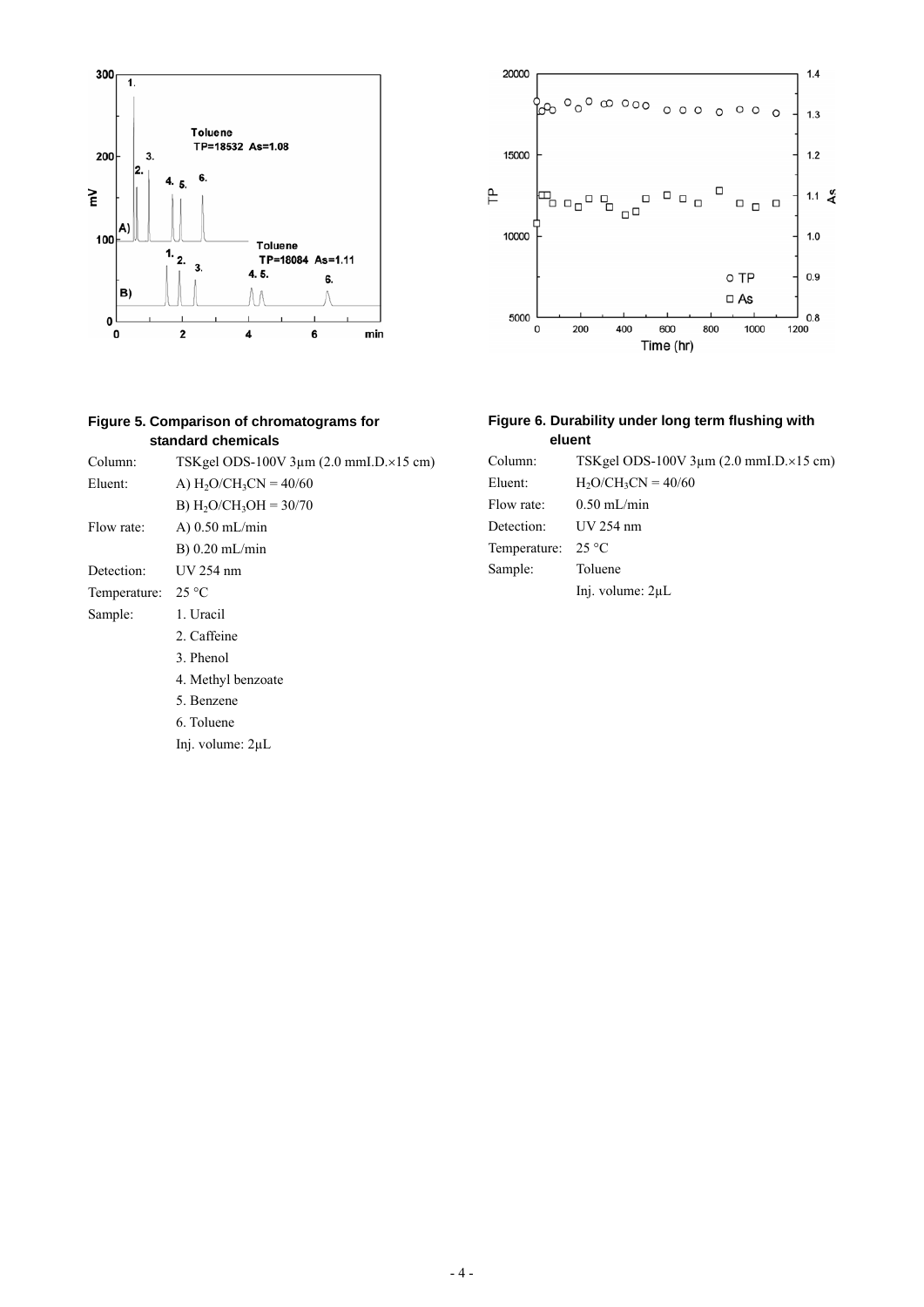## **2-3 Residual ion exchange activity**

In ODS packing materials (C18-bonded silica gel), residual silanol groups affect the retention and peak shape of basic compounds. Similarly to TSKgel ODS-100V 5µm, end-capping of residual silanol groups is efficient for TSKgel ODS-100V 3µm. Chromatograms for desipramine (basic) and benzene (neutral) before and after end-capping of residual silanol groups in TSKgel ODS-100V 3µm were compared (**Fig. 7**). No marked changes were observed in the retention and peak shape of benzene before and after end-capping (Peak 3). Because desipramine (Peak 2) has electrostatic interactions with residual silanol groups, the chromatogram on TSKgel ODS-100V 3µm without end-capping exhibited strong retention and peak tailing (Chromatogram B); in contrast, when TSKgel ODS-100V 3µm with end-capping was used, elution and peak shapes were normal (Chromatogram A).



#### **Figure 7. Comparison of chromatograms for basic compounds (desipramine): Effect of end-capping**

| Column:      | A) TSK gel ODS-100V $3\mu$ m (4.6 mm $\times$ 15 cm)        |  |  |  |  |
|--------------|-------------------------------------------------------------|--|--|--|--|
|              | B) TSK gel ODS-100V $3\mu$ m (4.6 mm $\times$ 15 cm)        |  |  |  |  |
|              | (Not endcapped)                                             |  |  |  |  |
| Eluent:      | 5 mmol/L HCOONH <sub>4</sub> / CH <sub>3</sub> OH = $20/80$ |  |  |  |  |
| Flow rate:   | $1.0 \text{ mL/min}$                                        |  |  |  |  |
| Detection:   | UV 254 nm                                                   |  |  |  |  |
| Temperature: | $40^{\circ}$ C                                              |  |  |  |  |
| Sample:      | 1. Uracil                                                   |  |  |  |  |
|              | 2. Desipramine $(52 \text{ mg/L})$                          |  |  |  |  |
|              | 3. Benzene                                                  |  |  |  |  |
|              | Inj. volume: 10µL                                           |  |  |  |  |

**Figure 8** shows the retention of benzene and desipramine using TSKgel ODS-100V 3µm with mobile phases of various pH. The retention of benzene, a neutral compound, was mostly stable regardless of mobile phase pH; in contrast, the retention of desipramine, a basic compound, increased with pH due to decreasing amino group dissociation and higher hydrophobicity. **Figures 9 and 10** show the retention and asymmetry factors of desipramine using TSKgel ODS-100V 3µm and an ODS column with insufficient end-capping at various mobile phase pH values. In general, as shown in **Fig. 9**, differences in residual silanol group end-capping affect the retention in neutral mobile phases; retention of desipramine was higher for the packing material with insufficient end-capping. Also, as shown in **Fig. 10**, while use of a packing material with insufficient end-capping in a neutral mobile phase resulted in poor peak shapes (tailing) for desipramine, TSKgel ODS-100V 3µm yielded favorable peak shapes with minimal tailing regardless of mobile phase pH.



#### **Figure 8. Relationship between mobile phase pH and retention: Comparison of basic and neutral compounds**

| Column:      | TSK gel ODS-100V $3\mu$ m (4.6 mm $\times$ 15 cm) |        |  |  |  |
|--------------|---------------------------------------------------|--------|--|--|--|
| Eluent:      | 50 mmol/L phosphate buffer (pH 2-75)              |        |  |  |  |
|              | $/CH_3OH = 30/70$                                 |        |  |  |  |
| Flow rate:   | $1.0 \text{ mL/min}$                              |        |  |  |  |
| Detection:   | $UV$ 254 nm                                       |        |  |  |  |
| Temperature: | $40^{\circ}$ C                                    |        |  |  |  |
| Sample:      | Desipramine, Benzene                              |        |  |  |  |
|              | Inj. volume: 10µL                                 |        |  |  |  |
|              | Desipramine                                       |        |  |  |  |
|              |                                                   | Benzen |  |  |  |

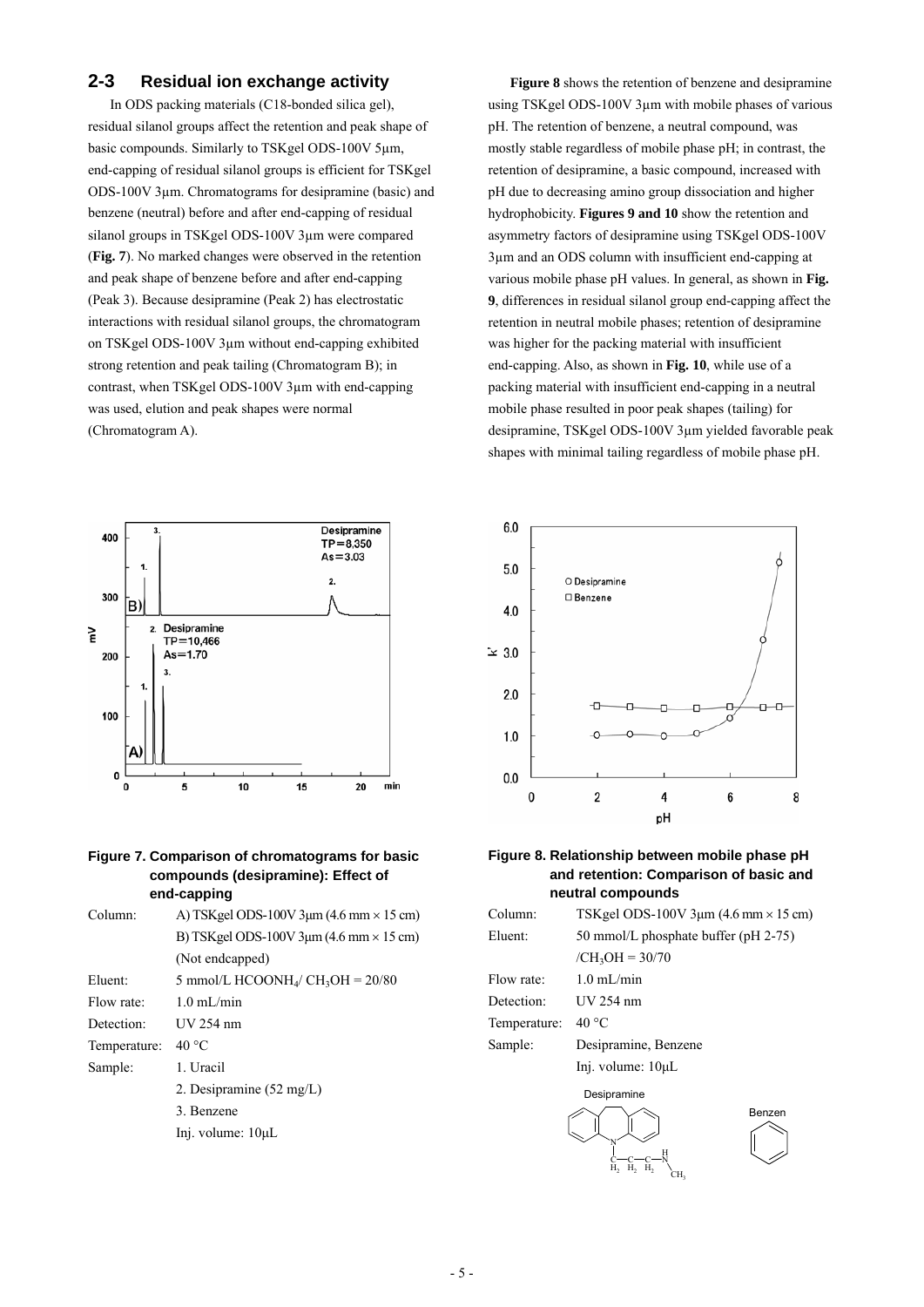

#### **Figure 9. Relationship between mobile phase pH and retention for a basic compound (desipramine)**

Column: TSKgel ODS-100V 3μm (4.6 mm I.D.× 15 cm) ODS column (4.6 mm I.D.× 15 cm) (insufficient end-capping) Eluent: 50mmol/L phosphate buffer (pH 2-75)  $/CH_3OH = 30/70$ Flow rate: 1.0 mL/min

Detection: UV 254 nm Temperature: 40 °C Sample: Desipramine Inj. volume: 10μL





#### **Figure 10. Relationship between mobile phase pH and peak shape for a basic compound (desipramine)**

| $4.6$ mm I.D. $\times$ 15 cm) | Column:      |                                                          | TSK gel ODS-100V $3\mu$ m (4.6 mm I.D. $\times$ 15 cm) |
|-------------------------------|--------------|----------------------------------------------------------|--------------------------------------------------------|
| $(15 \text{ cm})$             |              | ODS column $(4.6 \text{ mm } I.D. \times 15 \text{ cm})$ |                                                        |
|                               |              | (insufficient end-capping)                               |                                                        |
| er (pH 2-75)                  | Eluent:      | 50 mmol/L phosphate buffer (pH 2-75)                     |                                                        |
| $H = 30/70$                   |              |                                                          | $/CH_3OH = 30/70$                                      |
|                               | Flow rate:   | $1.0$ mL/min                                             |                                                        |
| Desipramine                   | Detection:   | <b>UV 254 nm</b>                                         | Desipramine                                            |
|                               | Temperature: | $40^{\circ}$ C                                           |                                                        |
|                               | Sample:      | Desipramine                                              |                                                        |
| Н,<br>$\sim$ T T              |              | Inj. volume: $10\mu L$                                   | $\alpha$                                               |

CH<sub>3</sub>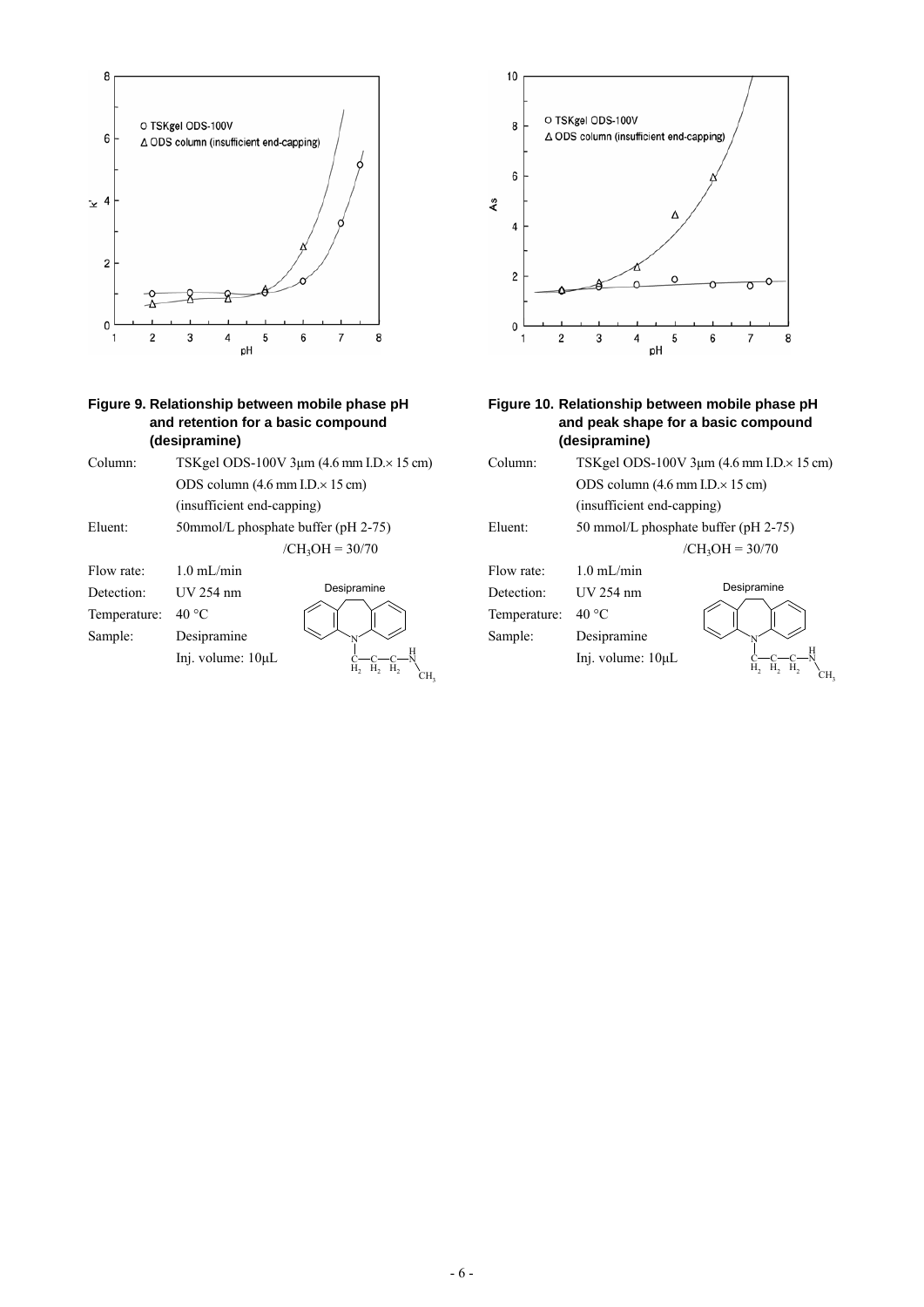# **2-4 Effects of mobile phase on LC/MS(/MS) analysis**

In RPC, phosphate buffer is generally used to adjust the pH of the mobile phase. However, in LC/MS(/MS), the use of phosphate buffer, which is nonvolatile, lowers ionization efficiency and contaminates the MS detector; for this reason, it is necessary to use a low-concentration volatile buffer such as formic acid, ammonium formate or ammonium acetate. **Figure 11** shows the effect of mobile phase salt concentration (phosphate and ammonium formate) on the peak shape of desipramine, a basic compound. When using phosphate buffer with high ionic strength as a mobile phase, peak shapes are generally favorable, or the asymmetry factor As is close to 1 at buffer concentrations of 5 - 50 mmol/L, independently of buffer concentration, but when ammonium formate, with low ionic strength, was used as a mobile phase, lower buffer concentrations resulted in larger As values and greater peak tailing. When using a UV detector in actual testing, favorable peak shapes are obtained by increasing the salt concentration of the mobile phase, but in LC/MS(/MS), the salt concentration of the mobile phase must be low to avoid poor ionization efficiency and the possibility of ion source contamination. In general, the mobile phase concentration is set at  $\leq 10$  mmol/L.

**Figure 12** shows the chromatograms obtained by







subjecting desipramine (basic compound, Peak 2) to RPC using TSKgel ODS-100V 3µm and a competitor's ODS (3µm) with 5 mmol/L ammonium formate as a mobile phase. For TSKgel ODS-100V 3µm, favorable peak shapes were obtained even when the concentration of ammonium formate was low.

When analyzing a basic compound using low-concentration formic acid or ammonium formate as a mobile phase, the sample concentration has a marked effect on peak shape. **Figure 13** shows the relationships between sample concentration and peak shape (asymmetry factor) obtained by carrying out RPC using TSKgel ODS-100V 3µm and phosphate buffer or ammonium formate as a mobile phase. When ammonium formate (low ionic strength) is used, a higher sample concentration (for desipramine) results in greater peak tailing compared to the use of phosphate buffer (high ionic strength). **Figure 14** shows the relationship between sample concentration and peak shape (asymmetry factor) for desipramine using TSKgel ODS-100V 3µm and a competitor's ODS (3µm), with low-concentration (5 mmol/L) ammonium formate as a mobile phase. When the competitor's ODS (3µm) was used, marked peak tailing was seen, starting at the low-concentration area (see **Fig. 12**). As mentioned above, TSKgel ODS-100V 3µm exhibits superior properties under the conditions most frequently used in LC/MS(/MS).



#### **Figure 12. Comparison of chromatograms of desipramine obtained using different columns**

| Column:      | A) Competitor's ODS $(3\mu m)$                              |  |  |  |
|--------------|-------------------------------------------------------------|--|--|--|
|              | $(4.6 \text{ mmI.D.} \times 15 \text{ cm})$                 |  |  |  |
|              | B) TSKgel ODS-100V $3\mu$ m (4.6 mmI.D. $\times$ 15 cm)     |  |  |  |
| Eluent:      | 5 mmol/L HCOONH <sub>4</sub> / CH <sub>3</sub> OH = $30/70$ |  |  |  |
| Flow rate:   | $1.0 \text{ mL/min}$                                        |  |  |  |
| Detection:   | UV 254 nm                                                   |  |  |  |
| Temperature: | $40^{\circ}$ C                                              |  |  |  |
| Sample:      | 1. Uracil                                                   |  |  |  |
|              | 2. Desipramine $(26 \mu g/mL)$                              |  |  |  |
|              | 3. Benzene                                                  |  |  |  |
|              | Inj. volume: 10µL                                           |  |  |  |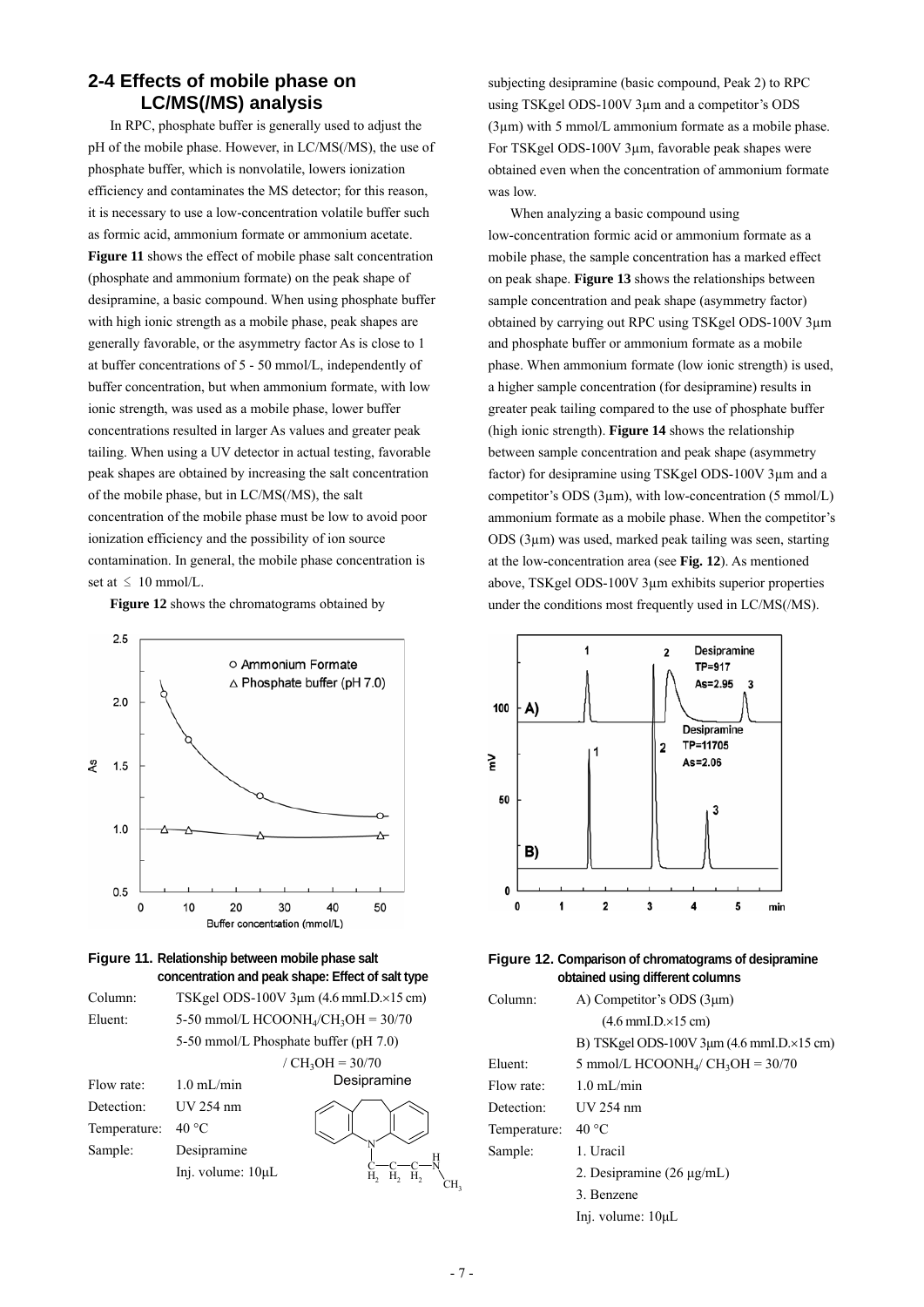

| 3.0             |                        |                                       |           |
|-----------------|------------------------|---------------------------------------|-----------|
| 2.5             |                        |                                       |           |
| $rac{8}{5}$ 2.0 |                        |                                       |           |
| $1.5$           |                        | o ODS-100V 3um<br>□ Company A ODS 3um |           |
| $1.0$           | 0.001<br>0.01<br>Conc. |                                       | $0.1$ g/L |

|              | Figure 13. Relationship between sample concentration<br>and peak shape: Effect of salt type |
|--------------|---------------------------------------------------------------------------------------------|
| Column:      | TSK gel ODS-100V $3\mu$ m (4.6 mmI.D. $\times$ 15 cm)                                       |
| Eluent:      | 5 mmol/L HCOONH <sub>4</sub> / CH <sub>3</sub> OH = $30/70$                                 |
|              | 5 mmol/L Phosphate buffer (pH 7.0)                                                          |
|              | / $CH_3OH = 30/70$                                                                          |
| Flow rate:   | $1.0 \text{ mL/min}$                                                                        |
| Detection:   | $UV$ 254 $nm$                                                                               |
| Temperature: | 40 °C                                                                                       |
| Sample:      | Desipramine                                                                                 |

Inj. volume: 10μL

| Figure 14. Relationship between sample concentration and peak |                                                |
|---------------------------------------------------------------|------------------------------------------------|
|                                                               | shape: Comparison with competitor's ODS column |

| Column:      | A) TSK gel ODS-100V $3\mu$ m (4.6 mmI.D. $\times$ 15 cm)    |
|--------------|-------------------------------------------------------------|
|              | B) Competitor's ODS $(3\mu m)$                              |
|              | $(4.6 \text{ mmI.D.} \times 15 \text{ cm})$                 |
| Eluent:      | 5 mmol/L HCOONH <sub>4</sub> / CH <sub>3</sub> OH = $30/70$ |
| Flow rate:   | $1.0 \text{ mL/min}$                                        |
| Detection:   | UV 254 nm                                                   |
| Temperature: | $40^{\circ}$ C                                              |
| Sample:      | Desipramine                                                 |
|              | Inj. volume: 10µL                                           |
|              |                                                             |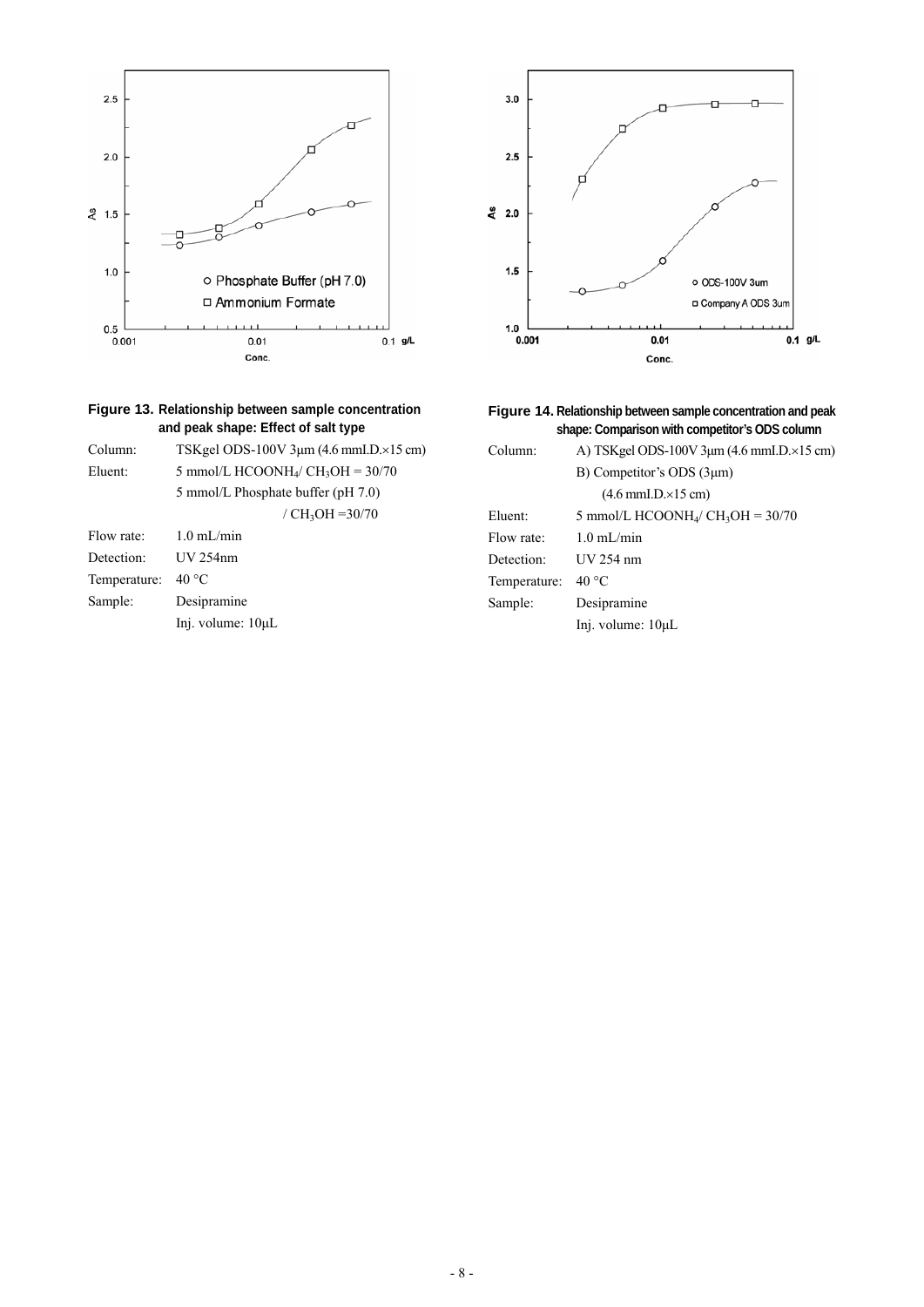# **3. Applications**

**Figures 15 and 16** are comparison data for TSKgel ODS-100V 3µm and TSKgel ODS-100V 5µm, while **Figs. 17 - 19** show LC/MS chromatograms obtained using TSKgel ODS-100V 3µm.

**Figures 15 and 16** show chromatograms of acidic and basic compounds measured using TSKgel ODS-100V 3µm and TSKgel ODS-100V 5µm. Because TSKgel ODS-100V 3µm has a higher theoretical plate number, sharper peaks were obtained. Also, the retentions of both samples were mostly comparable regardless of the particle size of the packing material, and no peak tailing was seen for either TSKgel ODS-100V 3µm or TSKgel ODS-100V 5µm.

**Figure 17** shows SIM chromatograms obtained by subjecting aminoglycoside antibiotics to LC/MS using TSKgel ODS-100V 3µm. Because aminoglycoside antibiotics are generally highly hydrophilic, sufficient retention cannot be achieved in RPC, so an ion pair reagent is added to the mobile phase. Furthermore, if using an MS detector, the ion pair reagent must be volatile. When we performed LC/MS with addition of heptafluorobutyric acid (HFBA), the peak shapes for all five aminoglycoside antibiotics were favorable.



#### **Figure 15. Chromatograms of organic acids**

| Column:      | A) TSKgel ODS-100V 3µm                        |
|--------------|-----------------------------------------------|
|              | $(4.6$ mm I.D. $\times$ 15 cm)                |
|              | B) TSKgel ODS-100V 5µm                        |
|              | $(4.6 \text{ mm } L.D. \times 15 \text{ cm})$ |
| Eluent:      | $H_2O/CH_3OH = 98/2 + 0.1 \% H_3PO_4$         |
| Flow rate:   | $1.0 \text{ mL/min}$                          |
| Detection:   | $UV210$ nm                                    |
| Temperature: | $40^{\circ}$ C                                |
| Sample:      | 1. Formic acid, 2. Acetic acid                |
|              | Inj. volume: $10\mu L$                        |

**Figure 18** shows an SIM chromatogram obtained by subjecting microcystin to LC/MS using TSKgel ODS-100V 3µm. Microcystin is a hepatotoxin which is synthesized in algal blooms formed due to eutrophication of lakes, and it also acts as a carcinogenic promoter. Therefore, it is necessary to monitor this compound in lake water. The 2003 revision of the drinking water test method requires an assay for microcystin-LR, which is produced by various types of algal bloom. Although the chromatogram was obtained by conducting chromatography at the maximum residue limit (MRL), separation and detection are favorable.

**Figure 19** shows SIM chromatograms of sulfonamides obtained by LC/MS using TSKgel ODS-100V 3µm. Sulfonamides are synthetic antibiotics which are widely used in veterinary science. The simultaneous analysis methods issued by the Ministry of Health, Labor and Welfare of Japan (Shokuan No. 1129002) "Simultaneous test method (I) for veterinary pharmaceuticals by HPLC (animal husbandry and aquatic products)" lists 16 sulfonamides, and the test method specifies that HPLC be used for quantification and LC/MS(/MS) for confirmation. In this experiment, sharp peaks without tailing were obtained for all sulfonamides.



#### **Figure 16. Chromatograms of basic compounds**

| Column:      | A) TSKgel ODS-100V 3µm                        |
|--------------|-----------------------------------------------|
|              | $(4.6 \text{ mm } I.D. \times 15 \text{ cm})$ |
|              | B) TSKgel ODS-100V 5µm                        |
|              | $(4.6 \text{ mm } I.D. \times 15 \text{ cm})$ |
| Eluent:      | 50mmol/L phosphate buffer $(pH 7.0)$          |
|              | $/CH_3OH = 30/70$                             |
| Flow rate:   | $1.0 \text{ mL/min}$                          |
| Detection:   | $UV254$ nm                                    |
| Temperature: | $40^{\circ}$ C                                |
| Sample:      | 1. Uracil, 2. Desipramine, 3. Imipramine      |
|              | Inj. volume: $10\mu L$                        |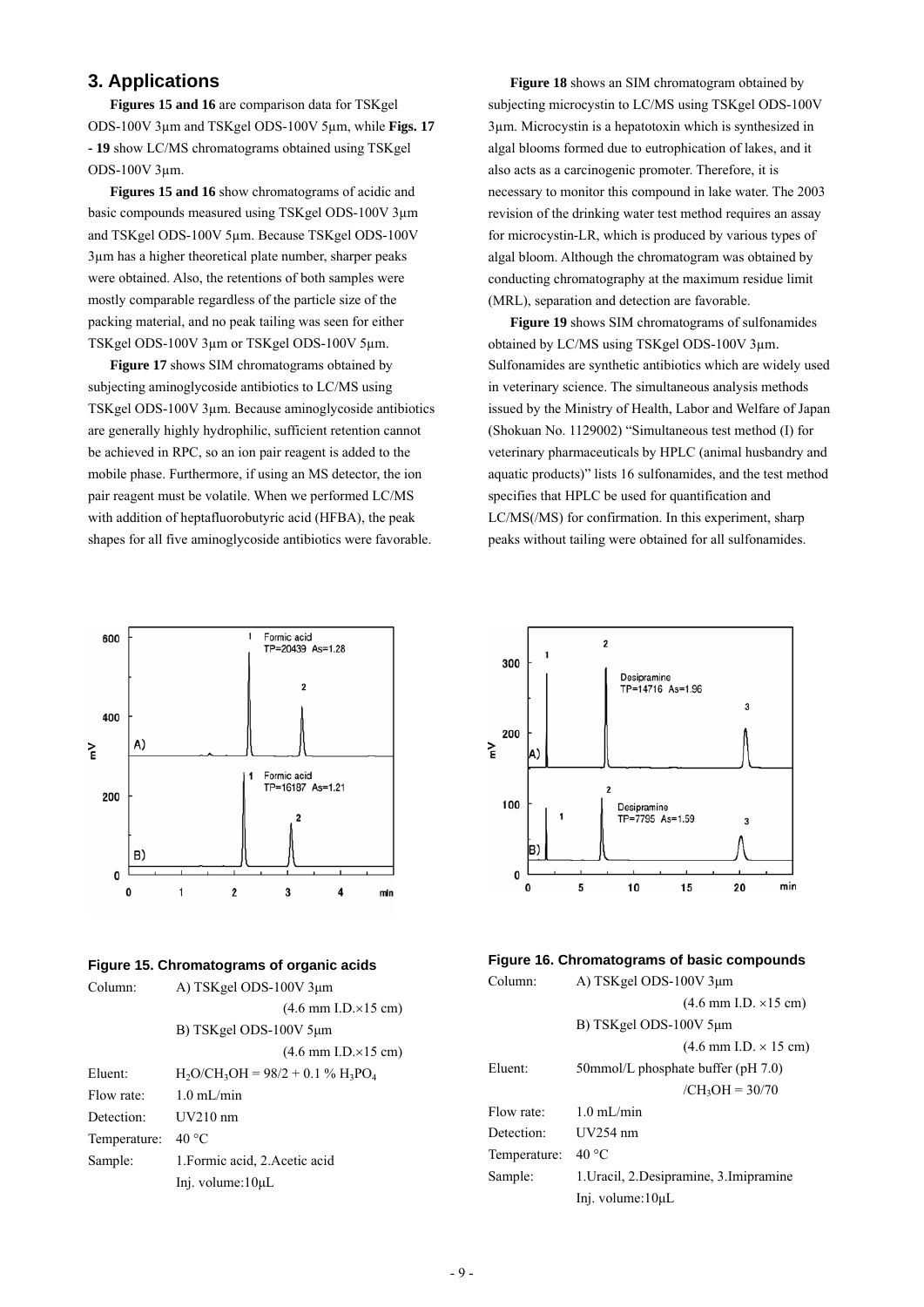|                |                                |                                                                                     |                     |  |      |               |      |          |       |                   |    |                                                                                     | XIC of +Q1 MI (8 ions): 465.0 amu from Sample 12 (MoB-0.1ppm) of 1129ODS.wiff (Turb |    |    |    |             |                    | Max. 4.2+4 eps.                                          |
|----------------|--------------------------------|-------------------------------------------------------------------------------------|---------------------|--|------|---------------|------|----------|-------|-------------------|----|-------------------------------------------------------------------------------------|-------------------------------------------------------------------------------------|----|----|----|-------------|--------------------|----------------------------------------------------------|
| Intensity, cps | 4.244                          |                                                                                     |                     |  |      |               | 7.48 |          |       |                   |    |                                                                                     |                                                                                     |    |    |    |             |                    | Ribostamycin                                             |
|                |                                |                                                                                     | 1.00 1.00 3.03 4.30 |  | A.78 |               |      |          |       | 8.13 p.gs. 11.10. |    | 12.83, 13.04 14, 6814.93                                                            |                                                                                     |    |    |    | 16.93.17.22 |                    | 19.62.                                                   |
|                | 0.0                            |                                                                                     |                     |  |      |               |      | ۰        | o     | 10<br>Time, min   | 11 | $\dot{12}$                                                                          | 13                                                                                  | 14 | 16 | 16 | 17          | 18                 | 19                                                       |
|                |                                | XIC of +Q1 MI (8 ions): 333.3 amu from Sample 12 (Mo8-0.1ppm) of 1129ODS.wiff (Turb |                     |  |      |               |      |          |       |                   |    |                                                                                     |                                                                                     |    |    |    |             |                    | Мах. 1.8 е4 орг                                          |
| ntensity, cps  | $1.8e$ 4<br>1.0 <sub>e</sub> 4 |                                                                                     |                     |  |      | 0.26          |      |          |       |                   |    |                                                                                     |                                                                                     |    |    |    |             | Spectinomycin      |                                                          |
|                | 0.0                            |                                                                                     |                     |  |      |               | 8.95 | 8.448.00 |       | $10.77 -$         |    | 11.41 12.05 13.75 14.14 15.30 10.40 17.49                                           |                                                                                     |    |    |    |             |                    |                                                          |
|                |                                |                                                                                     |                     |  |      |               |      |          | ٥     | 10<br>Time, min   | 11 | 12                                                                                  | 13                                                                                  | 14 | 15 | 16 | 17          | 18                 | 10                                                       |
|                |                                | XIC of +Q1 MI (8 ions): 478.4 amu from Sample 12 (MbB-0.1ppm) of 1120ODS.wiff (Turb |                     |  |      |               |      |          |       |                   |    |                                                                                     |                                                                                     |    |    |    |             |                    | Max. 1.4e4 ops.                                          |
| ntensity, cps  | 1.4e4<br>1.0e4                 |                                                                                     |                     |  |      |               |      | 8.00     |       |                   |    |                                                                                     |                                                                                     |    |    |    |             | Gentamicin         |                                                          |
|                | n n                            |                                                                                     |                     |  |      |               |      |          |       |                   |    |                                                                                     |                                                                                     |    |    |    |             |                    | 8.809.12 10.87 12.18 13.21 14.24 14.78 16.70 17.41 19.97 |
|                |                                |                                                                                     |                     |  |      |               |      | ń        | ó     | 10<br>Time, min   | 11 | 12                                                                                  | 13                                                                                  | 14 | 15 | 18 | 17          | 18                 | 19                                                       |
| п              |                                |                                                                                     |                     |  |      |               |      |          |       |                   |    |                                                                                     |                                                                                     |    |    |    |             |                    |                                                          |
|                |                                |                                                                                     |                     |  |      |               |      |          |       |                   |    | XIC of +D1 MI (8 ions): 485.3 amu from Sample 12 (MoB-0.1ppm) of 1129ODS.wiff (Turb |                                                                                     |    |    |    |             |                    | Max. 3.7 e4 eps.                                         |
|                | 3.744                          |                                                                                     |                     |  |      |               | 7.42 |          |       |                   |    |                                                                                     |                                                                                     |    |    |    |             | <b>Bekanamycin</b> |                                                          |
|                |                                |                                                                                     |                     |  |      | 5.195.95 6.88 |      | 7.84     | 9.61. |                   |    | 10.83 11.85 12.96 14.10.15.13                                                       |                                                                                     |    |    |    |             | 10.02 16.09 17.55  | $-18.71$                                                 |
| ntensity, cps  | 0.0                            |                                                                                     |                     |  |      |               |      | 8        | ó     | 10<br>Time, min   | 11 | 12                                                                                  | 13                                                                                  | 14 | 16 | 16 | 17          | 18                 | 10                                                       |
|                |                                | XIC of +Q1 MI (8 ions): 488.6 amu from Sample 12 (Mo8-0.1ppm) of 1129ODS.wiff (Turb |                     |  |      |               |      |          |       |                   |    |                                                                                     |                                                                                     |    |    |    |             |                    | Max. 3.3e4 ops                                           |
|                | $3.3 + 4$                      |                                                                                     |                     |  |      |               |      | 7.88     |       |                   |    |                                                                                     |                                                                                     |    |    |    |             | <b>Tobramycin</b>  |                                                          |
|                |                                |                                                                                     |                     |  |      |               |      |          |       |                   |    |                                                                                     |                                                                                     |    |    |    |             |                    |                                                          |
| ntensity, cps  | 0.0                            |                                                                                     |                     |  |      | n             | 7    | R        | ۰     | 10<br>Time, min   | 11 | 12                                                                                  | 13                                                                                  | 14 | 15 | 16 | 17          | 18                 | 10                                                       |
|                |                                | XIC of +Q1 MI (8 lons): 484.4 amu from Sample 12 (MbB-0.1ppm) of 1120ODS.wiff (Turb |                     |  |      |               |      |          |       |                   |    |                                                                                     |                                                                                     |    |    |    |             |                    | Max. 3.5e4 ops.                                          |
|                |                                |                                                                                     |                     |  |      |               |      | 7.84     |       |                   |    |                                                                                     |                                                                                     |    |    |    |             | Kanamycin          |                                                          |
|                | 3.0 <sub>e</sub>               |                                                                                     |                     |  |      |               |      |          |       |                   |    |                                                                                     |                                                                                     |    |    |    |             |                    |                                                          |
| ntensity, cps  | 0.0                            |                                                                                     |                     |  |      | 5.54 7.42     |      | Ř        | ó     | 10                | 11 | 9.83.10.65.10.90 12.03 13.04<br>12                                                  | 13                                                                                  | 14 | 15 | 10 | 17          | 18                 | 18.00 17.14 17.07 18.79<br>19                            |

| Figure 17. LC/MS analysis of aminoglycoside<br>antibiotics |                                             |  |  |  |  |
|------------------------------------------------------------|---------------------------------------------|--|--|--|--|
| Column:                                                    | TSKgel ODS-100V 3µm                         |  |  |  |  |
|                                                            | $(2.0 \text{ mmI.D.} \times 15 \text{ cm})$ |  |  |  |  |
| Eluent <sup>-</sup>                                        | A: 5mM HFBA                                 |  |  |  |  |
|                                                            | B:CH <sub>3</sub> CN                        |  |  |  |  |
|                                                            | Gradient: $0 \text{ min}$ (B 10%)           |  |  |  |  |
|                                                            | 10 min (B $60\%$ )                          |  |  |  |  |
|                                                            | 15 min (B 60%)                              |  |  |  |  |
| Flow rate:                                                 | $0.2$ mL/min                                |  |  |  |  |
| Detection:                                                 | MS QTRAP (Applied Biosystems)               |  |  |  |  |
|                                                            | Ion source: ESI                             |  |  |  |  |
|                                                            | Polarity: Positive                          |  |  |  |  |
| Sample:                                                    | Ribostamycin, Spectinomycin, Gentamicin,    |  |  |  |  |
|                                                            | Bekanamycin, Tobramycin, Kanamycin          |  |  |  |  |
|                                                            | Inj. volume: $5\mu L$                       |  |  |  |  |
|                                                            | Sample concentration: 0.1 ppm each          |  |  |  |  |
|                                                            |                                             |  |  |  |  |



### **Figure 18. LC/MS of microcystin**

| Column:      | TSKgel ODS-100V 3µm                              |
|--------------|--------------------------------------------------|
|              | $(2.0 \text{ mmI} \cdot D \times 15 \text{ cm})$ |
| Eluent:      | A: 0.1% HCOOH                                    |
|              | $B: 0.1\%$ HCOOH in CH <sub>3</sub> CN           |
|              | Gradient: $0 \text{ min (B: 10%)}$               |
|              | 10 min (B: $60\%$ )                              |
|              | 15 min (B: $60\%$ )                              |
| Flow rate:   | $0.2$ mL/min                                     |
| Detection:   | MS Q TRAP (Applied Biosystems)                   |
|              | Ion source: ESI                                  |
|              | Polarity: Positive                               |
| Temperature: | 40 °C                                            |
| Sample:      | Mycrocystin RR, YR, LR                           |
|              | Inj. volume: $5\mu L$                            |
|              |                                                  |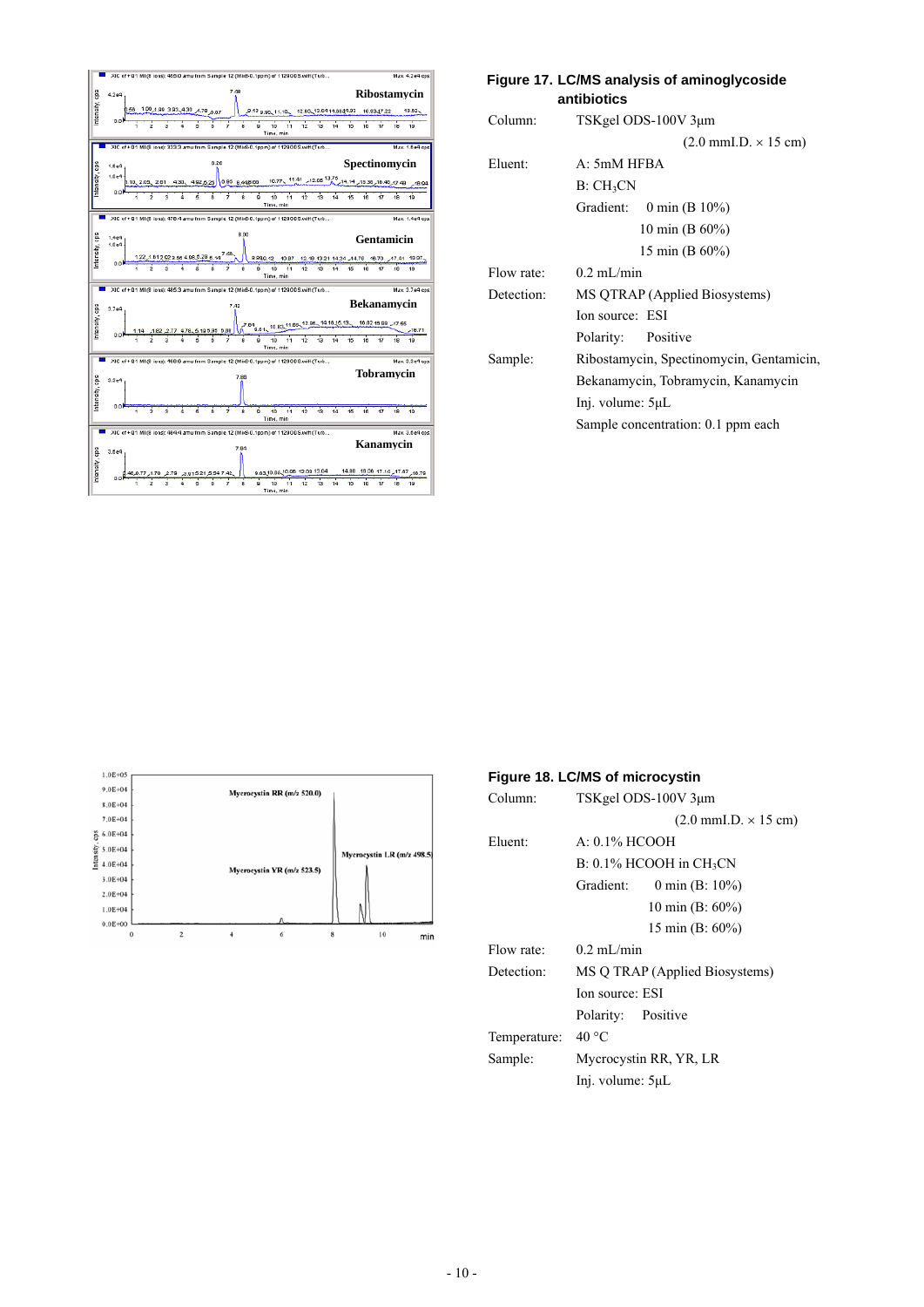

#### **Figure 19. Simultaneous analysis of sulfonamides by LC/MS**

Column: TSKgel ODS-100V 3 $\mu$ m (2.0 mmI.D.  $\times$  15 cm)

Eluent: A: 0.1 % HCOOH

| $A: 0.1 \% H(X)$ UH     |          |                       |
|-------------------------|----------|-----------------------|
| B: 0.1 % HCOOH in CH3OH |          |                       |
| Gradient: 0min          |          | $0\%$ B               |
|                         |          | $20\text{min}$ 70 % B |
|                         | $22$ min | $70\%$ B              |
|                         | 23min    | $0\%$ B               |
|                         |          |                       |

- Flow rate: 0.2 mL/min
- Detection: MS Q Trap (Applied Biosystems) Ion source: ESI Polarity: positive Mode: SIM Temperature: 500℃

Ion spray voltage: 5000V

(Q TRAP is a registered trademark of Applied Biosystems/MDS SCIEX)



| Temperature: 40°C |
|-------------------|
|-------------------|

| Sample: | 1. sulfaguanidine 2. sulfacetamide      |
|---------|-----------------------------------------|
|         | 3. sulfadiazine 4. sulfathiazole        |
|         | 5. sulfapyridine 6. sulfamerazine       |
|         | 7. trimethoprim 8. sulfadimidin         |
|         | 9. sulfamethoxypyridazine               |
|         | 10. sulfamonomethoxine                  |
|         | 11. sulfachloropyridazine               |
|         | 12. sulfamethoxazole 13. sulfadoxine    |
|         | 14. sulfadimethoxine 15. sulfabenzamide |
|         | 16. sulfaquinoxaline 17. sulfanitran    |
|         | Inj. volume: 2 <sub>µ</sub> L           |
|         |                                         |